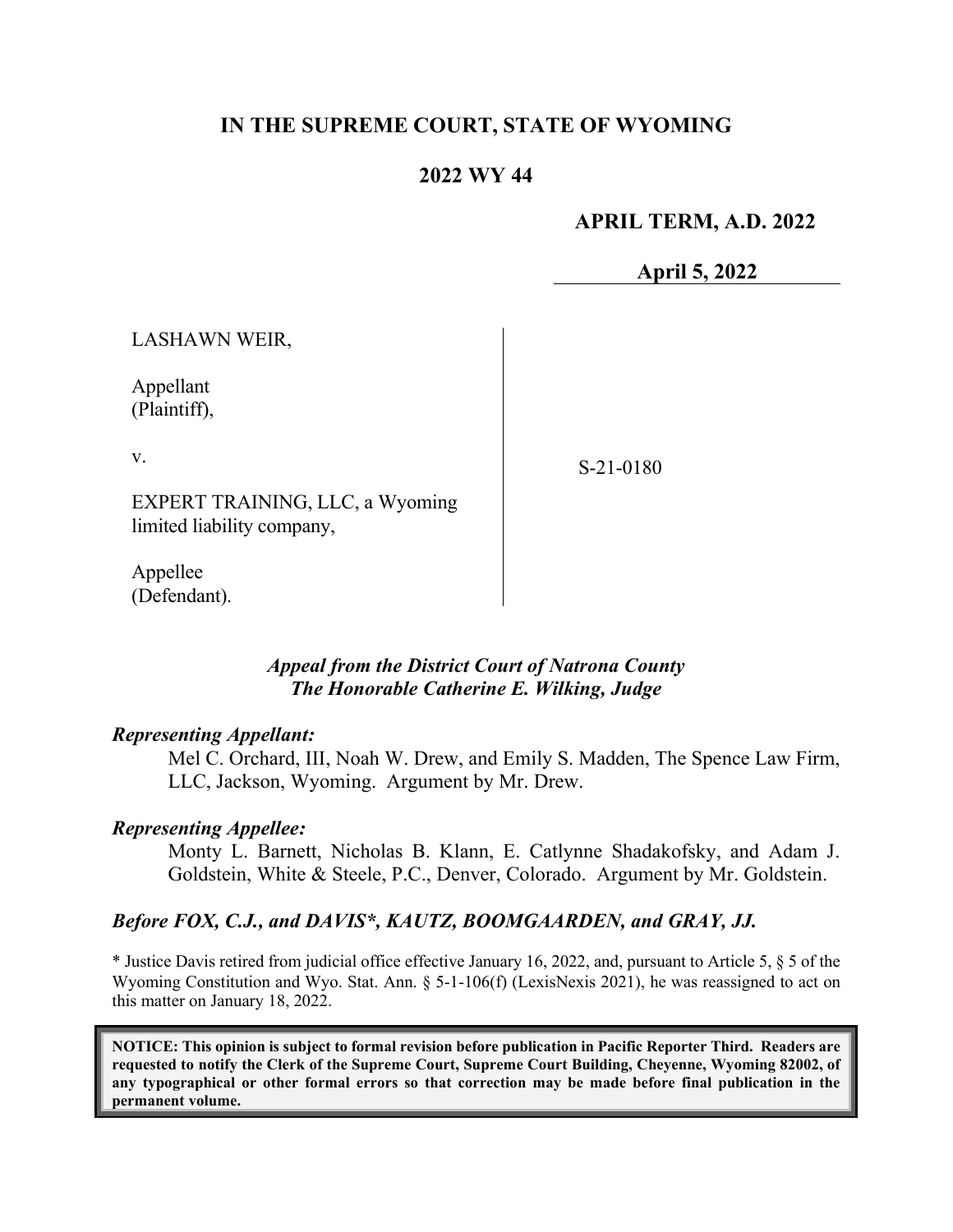## **GRAY, Justice.**

[¶1] LaShawn Weir was injured when she fell from Sunrise Shopping Center's (Shopping Center) attic to the floor below. Ms. Weir sued several entities, some with overlapping ownership: the Shopping Center's owner—Casper Sunrise, LLC (Casper Sunrise), various property management companies—Property MGMT Services, Inc. (Property MGMT) and PM Real Estate Management, Inc. (PM Real Estate), a roofing contractor—Randy Day d/b/a Day Enterprises, and a staffing company that provided janitorial and maintenance workers to the Shopping Center—Expert Training, LLC (Expert Training). Ms. Weir settled with all defendants except Expert Training. The district court granted summary judgment in favor of Expert Training, finding in relevant part that Expert Training was not engaged in a joint venture and that it owed no duty to Ms. Weir. Ms. Weir appeals and we affirm.

#### *ISSUES*

[¶2] The dispositive issues, which we rephrase, are:

- 1. Are there genuine issues of material fact precluding summary judgment on Ms. Weir's claim that a joint enterprise exists between Casper Sunrise, Property MGMT, PM Real Estate, and Expert Training, such that Expert Training can be jointly liable for Ms. Weir's accident?
- 2. Did Expert Training owe Ms. Weir a duty to inspect and maintain the attic?

## *FACTS*

## **The Shopping Center**

[¶3] Casper Sunrise owns the Shopping Center, a strip mall located in Casper, Wyoming. Casper Sunrise leased one of the units in the Shopping Center to Prime Time Pub and Grill (Prime Time), a restaurant, bar, and bowling alley.

[¶4] The Shopping Center has an attic that is several stories high and long enough to "punt a football across." The attic floor joists were covered by a plywood walkway that was nailed down and other areas were covered by plywood decking that was not nailed down. The attic was not well lit. Some areas had nonfunctioning mercury vapor lights hanging from the ceiling. Other areas had no lights.

#### **The Accident**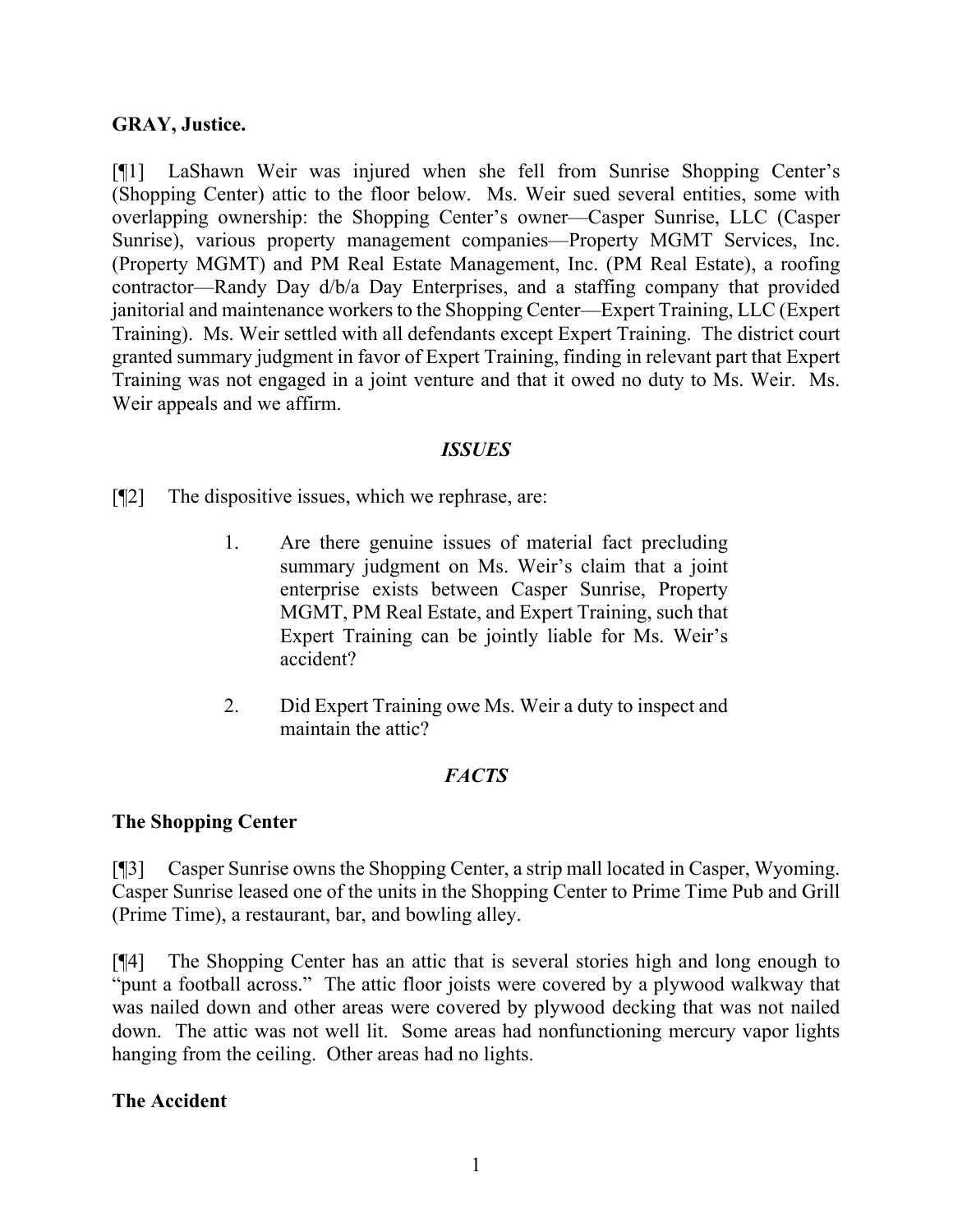[¶5] Ms. Weir was the general manager for Prime Time. Ms. Weir periodically made trips to the Shopping Center attic to retrieve items that Prime Time stored there. On November 27, 2016, she made three trips to the attic to gather Christmas decorations. These were stored in an area where there were no lights, and Ms. Weir used her phone flashlight for illumination. Ms. Weir's boss had warned her to remain on the attic walkway.

[¶6] On her first trip to the attic, Ms. Weir noticed that the plywood decking near the Christmas decorations had been moved, leaving uncovered insulation and a two- to threefoot gap between the decking and the walkway. To reach the decorations, she needed to keep one foot on the walkway and place the other on the plywood decking, straddling the gap. Twice, she successfully retrieved decorations and brought them down to Prime Time. On her third trip, she again straddled the gap and picked up a box of decorations. As she stood and turned to step back completely onto the pathway, she fell through the gap landing on the concrete floor thirteen feet below.

[¶7] As a result of her fall, Ms. Weir broke her arm and multiple teeth; tore her rotator cuff and bicep; shattered her pelvis; crushed her spinal discs at L6 and C4-6; and damaged nerves in her hips, legs, and spine. She suffers from carpal tunnel in both wrists and experiences post-traumatic stress disorder. She was wheelchair bound for four months and continues to receive treatment for chronic pain and physical ailments.

# **Ownership and Management of the Shopping Center**

[¶8] Casper Sunrise is owned by NLV Partners, LLC, a California company. Two of its members, Charles Hawley and Steve Resnick, were also partners in Property MGMT and are partners in PM Real Estate Management. Mr. Hawley negotiates contracts and leases on behalf of Casper Sunrise.

[¶9] In 2004 when Casper Sunrise acquired the Shopping Center, it hired Standard Parking Corporation (Standard Parking) to provide property management, maintenance, and janitorial services. Susan Hawley (Mr. Hawley's wife) worked for Standard Parking, and as part of her responsibilities, undertook the property management of the Shopping Center. Casper Sunrise's investors were unhappy with Standard Parking for various reasons including expense and staffing issues. They determined they could alleviate some of these concerns by hiring Expert Training to provide some of the services (janitorial and maintenance) that Standard Parking was providing. In 2013, Casper Sunrise began using Expert Training to provide janitorial and maintenance personnel for the Shopping Center but kept Standard Parking as its property manager, and Mrs. Hawley continued to manage the Shopping Center as an employee of Standard Parking.

[¶10] Expert Training, a California-based company, originally owned by Mrs. Hawley, was initially formed to provide computer training to businesses. In 2005 or 2006, Expert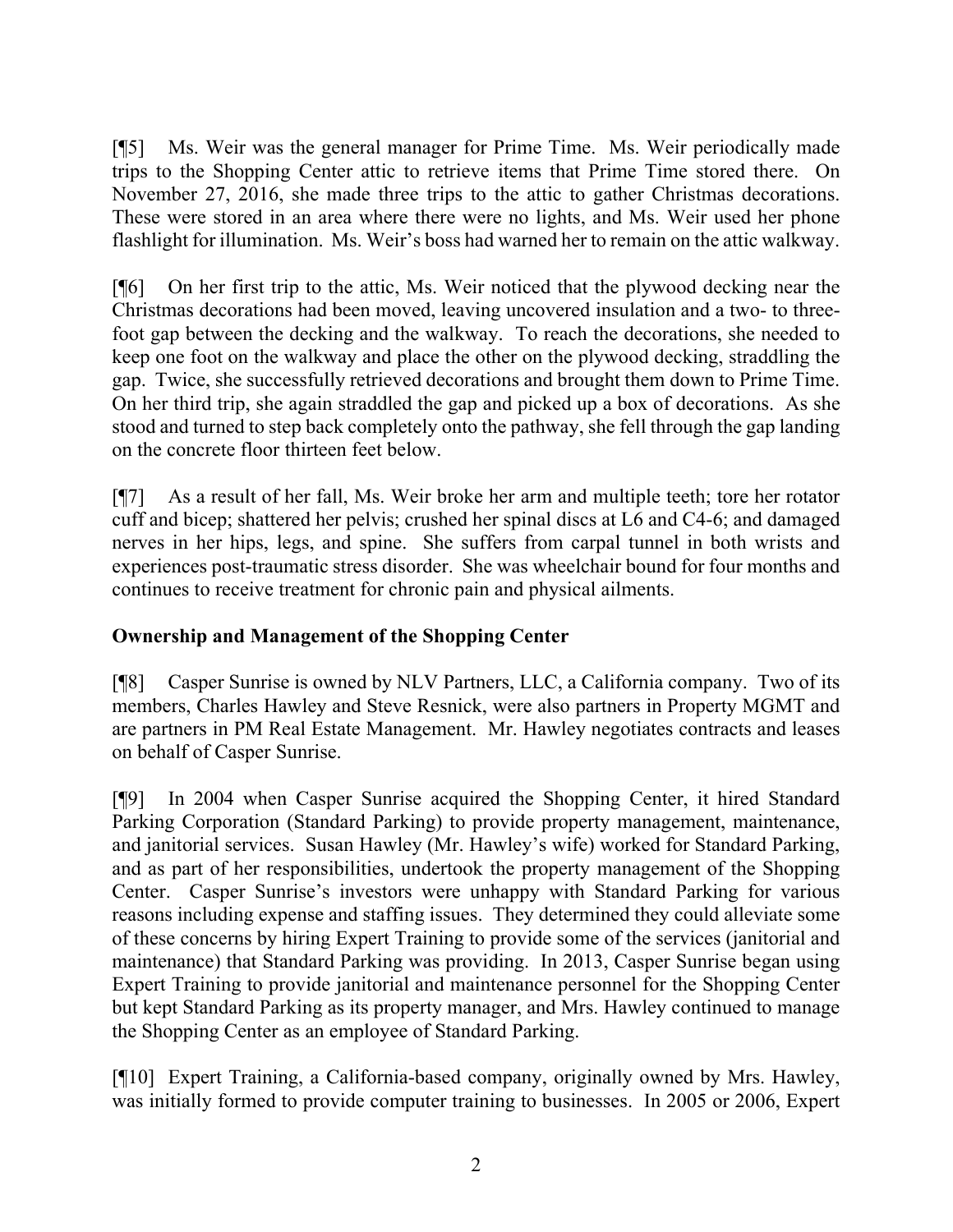Training began providing employees for janitorial and maintenance services for various businesses in Casper, Wyoming. Currently, Mr. and Mrs. Hawley each own 50% of Expert Training.

[¶11] In 2013, Casper Sunrise replaced Standard Parking as the property manager for the Shopping Center, contracting instead with Property MGMT for these services. In 2016, Property MGMT dissolved, and PM Real Estate Management (PM Real Estate) began managing the property. Property MGMT and PM Real Estate have similar, but not identical, ownership. The partners in Property MGMT were Steve Resnick, Bob Gottsch, Dale Stark, Chuck Hawley, and one other unidentified person. The partners in PM Real Estate are Steve Resnick, Bob Gottsch, Dale Stark, and Chuck Hawley.

[¶12] When Property MGMT took over management of the Shopping Center, Standard Parking, and consequently Mrs. Hawley, stopped managing the property. Property MGMT and PM Real Estate employed Ryan Herden as the person responsible for management of the Shopping Center. He was in this capacity at the time of Ms. Weir's fall in November 2016. In March 2017, Mr. Herden resigned, and PM Real Estate hired Mrs. Hawley as its day-to-day manager for the Shopping Center and other properties it managed.<sup>[1](#page-3-0)</sup> Expert Training provided janitorial and maintenance services separate from property management throughout this time.<sup>[2](#page-3-1)</sup> At the time of Ms. Weir's accident, Daniel Sorensen, an employee of Expert Training, was responsible for janitorial and maintenance services at the Shopping Center. He reported to Mr. Herden (the property manager employed by Property MGMT and then PM Real Estate).

[¶13] When Mr. Sorensen encountered a minor maintenance issue, he would repair it himself, if he could. If a repair was beyond his abilities, he would inform "management" so that a contractor could be hired. Minor projects—lawn mowing, replacing light bulbs, minor sprinkler repair, and painting—were within his purview. He was not responsible for, and never performed, major projects such as roofing. While he thought the attic walkway was safe, Mr. Sorensen believed the plywood decking was unsafe and should be removed and that tenants should not be permitted to use the attic for storage. Prior to the accident, Rob Caputa, the owner of Prime Time, had complained more than once about the attic's conditions. These complaints were made to Mr. Sorensen and to the Hawleys. He testified that his concerns "fell on deaf ears."

## **Procedural History**

<span id="page-3-0"></span><sup>&</sup>lt;sup>1</sup> Mrs. Hawley was not involved with Property MGMT and had no role in the management of the property between the time she left Standard Parking and the time she was hired by PM Real Estate after Mr. Herden left in 2017.

<span id="page-3-1"></span><sup>2</sup> Expert Training hires personnel and then bills for their time.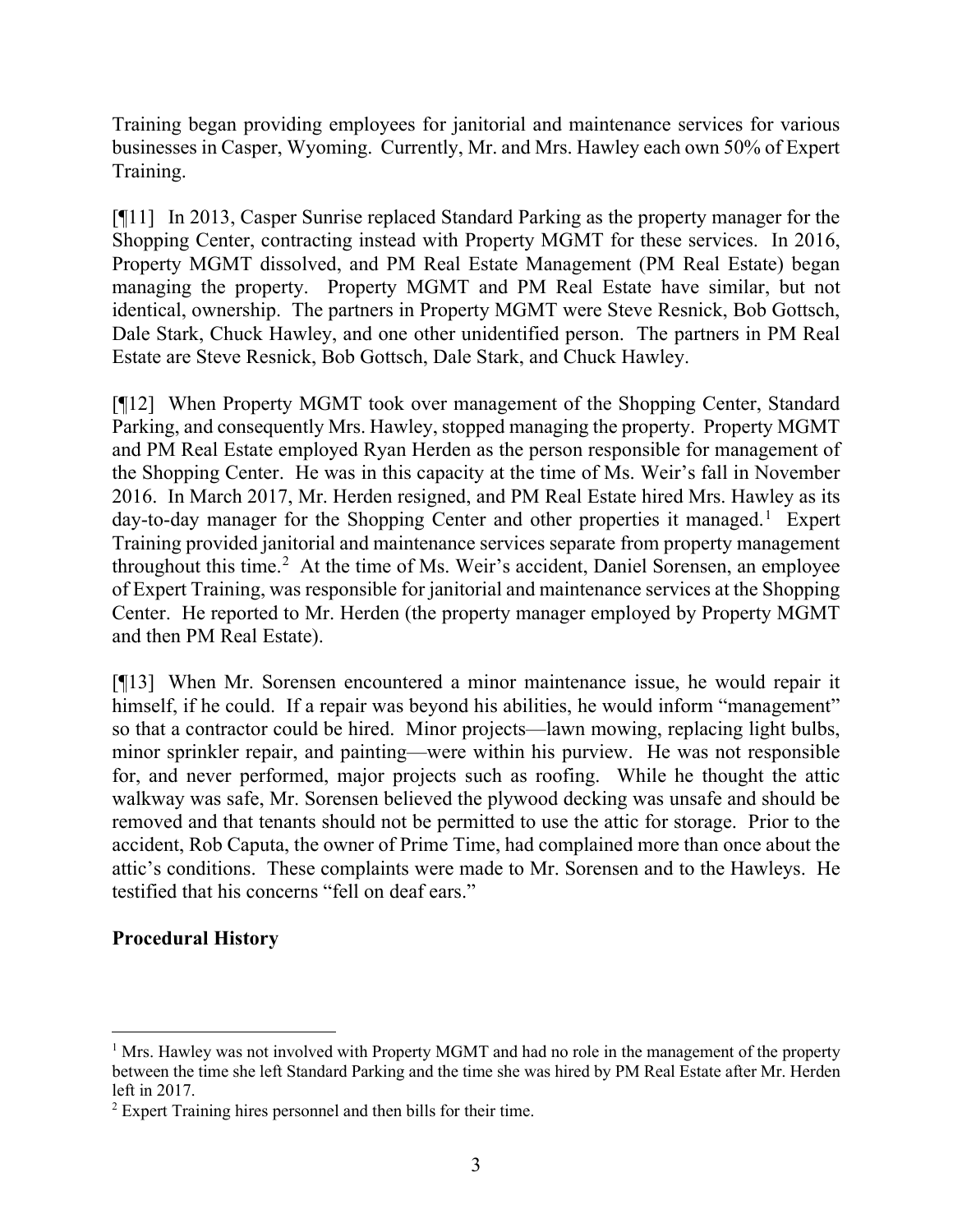[¶14] In January 2018, Ms. Weir sued Casper Sunrise, asserting claims of negligence and premises liability. In May 2019, she amended her complaint to add, as defendants, PM Real Estate, Property MGMT, Expert Training, and Randy Day d/b/a Day Enterprises (a roofing contractor hired by Casper Sunrise). She asserted claims of negligence, premises liability, joint enterprise, and negligent hiring against Casper Sunrise, Property MGMT, PM Real Estate, and Expert Training. She alleged that Randy Day d/b/a Day Enterprises was negligent. Expert Training moved for summary judgment on all claims, and the district court granted that motion in April 2020. In April 2021, all the remaining parties settled with Ms. Weir. Ms. Weir appeals the district court's summary judgment in favor of Expert Training, requesting the Court reverse the district court's summary judgment on her joint enterprise and negligence claims.

## *STANDARD OF REVIEW*

[¶15] A district court may grant summary judgment "if the pleadings, depositions, answers to interrogatories, and admissions on file, together with the affidavits, if any, show that there is no genuine issue as to any material fact and that the moving party is entitled to a judgment as a matter of law." W.R.C.P. 56(c) (2016). The party moving for summary judgment bears the initial burden of establishing a prima facie case that no genuine issue of material fact exists and that summary judgment should be granted as a matter of law. *Dimick v. Hopkinson*, 2018 WY 82, ¶ 7, 422 P.3d 512, 516 (Wyo. 2018). "Once a prima facie showing is made, the burden shifts to the party opposing the motion to present evidence showing that there are genuine issues of material fact." *Id.* (quoting *Bogdanski v. Budzik*, 2018 WY 7, ¶ 18, 408 P.3d 1156, 1160–61 (Wyo. 2018)).

[¶16] We review a district court's decision to grant summary judgment de novo, using the same materials and following the same standards as the district court. *Dimick*, ¶ 7, 422 P.3d at 516–17*.* "We view the record 'from the vantage point most favorable to the party who opposed the motion, and . . . give that party the benefit of all favorable inferences that may fairly be drawn from the record.'" *Id.* (quoting *Stevens v. Anesthesiology Consultants of Cheyenne, LLC*, 2018 WY 45, ¶ 24, 415 P.3d 1270, 1279 (Wyo. 2018)). "Summary judgments are not favored in negligence actions and are subject to exacting scrutiny," but where there is no genuine issue as to any material fact and the prevailing party is entitled to judgment as a matter of law, the entry of summary judgment is proper. *Bogdanski*, ¶ 18, 408 P.3d at 1161 (quoting *Amos v. Lincoln Cnty. Sch. Dist. No. 2*, 2015 WY 115, ¶ 15, 359 P.3d 954, 958–59 (Wyo. 2015)).

*I. Are there genuine issues of material fact precluding summary judgment on Ms. Weir's claim that a joint enterprise exists between Casper Sunrise, Property MGMT, PM Real Estate, and Expert Training, such that Expert Training can be jointly liable for Ms. Weir's accident?*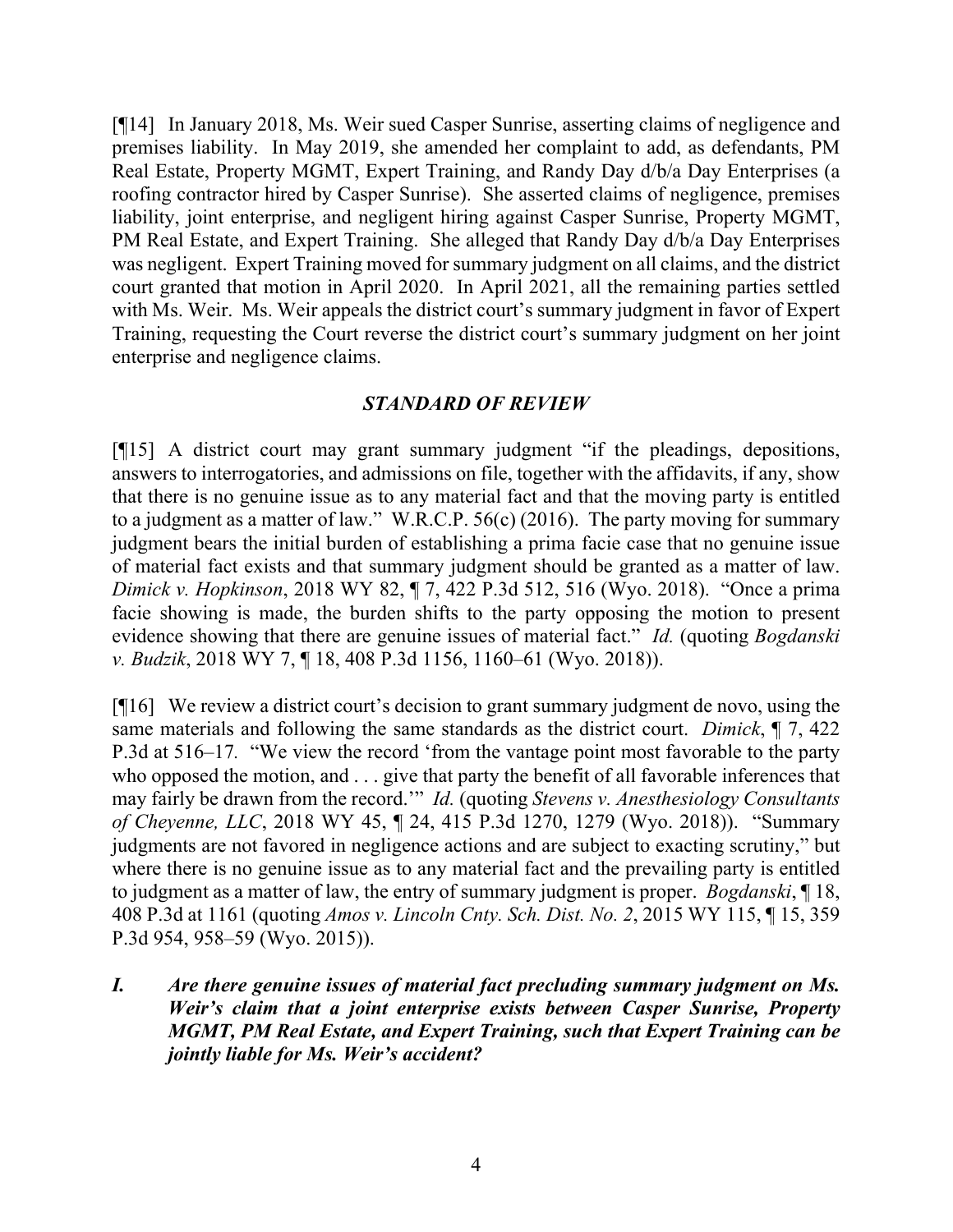[¶17] Ms. Weir alleged that Expert Training, Casper Sunrise, Property MGMT, and PM Real Estate were engaged in a joint enterprise and, as a result, Expert Training is jointly liable for the negligent acts and omissions of other members of the joint enterprise leading to her accident. The district court granted summary judgment in favor of Expert Training on the joint enterprise claim. On appeal, Ms. Weir argues genuine issues of material fact and reasonable inferences from the undisputed facts demonstrate "a significantly intertwined and effectively co-dependent relationship amongst Casper Sunrise, Expert Training, Property MGMT, and PM Real Estate" precluding summary judgment on her joint enterprise claim.

[¶18] A joint venture, or joint enterprise, is "a contractual relationship of mutual agency . . . [by] which the negligence of one member . . . may be imputed to another." *Dimick*, ¶ 28, 422 P.3d at 522 (quoting *Holliday v. Bannister*, 741 P.2d 89, 93 (Wyo. 1987)). If Expert Training was engaged in a joint venture with Casper Sunrise, Property MGMT, and PM Real Estate, the negligence of these enterprises, if proven, may be imputed to Expert Training. *See id.*

[¶19] To establish a joint venture, a plaintiff must show:

(1) an agreement, express or implied, among the members of the group; (2) a common purpose to be carried out by the group; (3) a community of pecuniary interest in that purpose, among the members; and (4) an equal right to a voice *in the direction of the enterprise*, which gives an equal right of control.

*Popejoy v. Steinle*, 820 P.2d 545, 549 (Wyo. 1991) (emphasis added) (quoting Restatement (Second) of Torts § 491 cmt. c (Am. L. Inst. 1965)), *see also Dimick*, ¶ 29, 422 P.3d at 522.

[¶20] Ms. Weir contends that there are genuine issues of material fact regarding each of these elements. Because it is dispositive, we address only the fourth element: "an equal right to a voice in the direction of the enterprise, which gives an equal right of control." Ms. Weir argues that our focus should be on whether all the entities had a joint right to control *the attic*, and not on whether they had a joint right to control the direction or management of the Shopping Center. She cites several cases to support her position: *Porter v. Wilson*, 357 P.2d 309, 313–16 (Wyo. 1960), *Endresen v. Allen*, 574 P.2d 1219, 1226–27 (Wyo. 1978), *Holliday*, 741 P.2d at 91–93. These cases are distinguishable from the case at bar.

[¶21] In *Porter*, 357 P.2d at 313–16, the Court considered whether the wife, a passenger at the time of an auto accident, could be vicariously liable for her husband's alleged negligence while driving her automobile. The question in *Porter* was whether the husband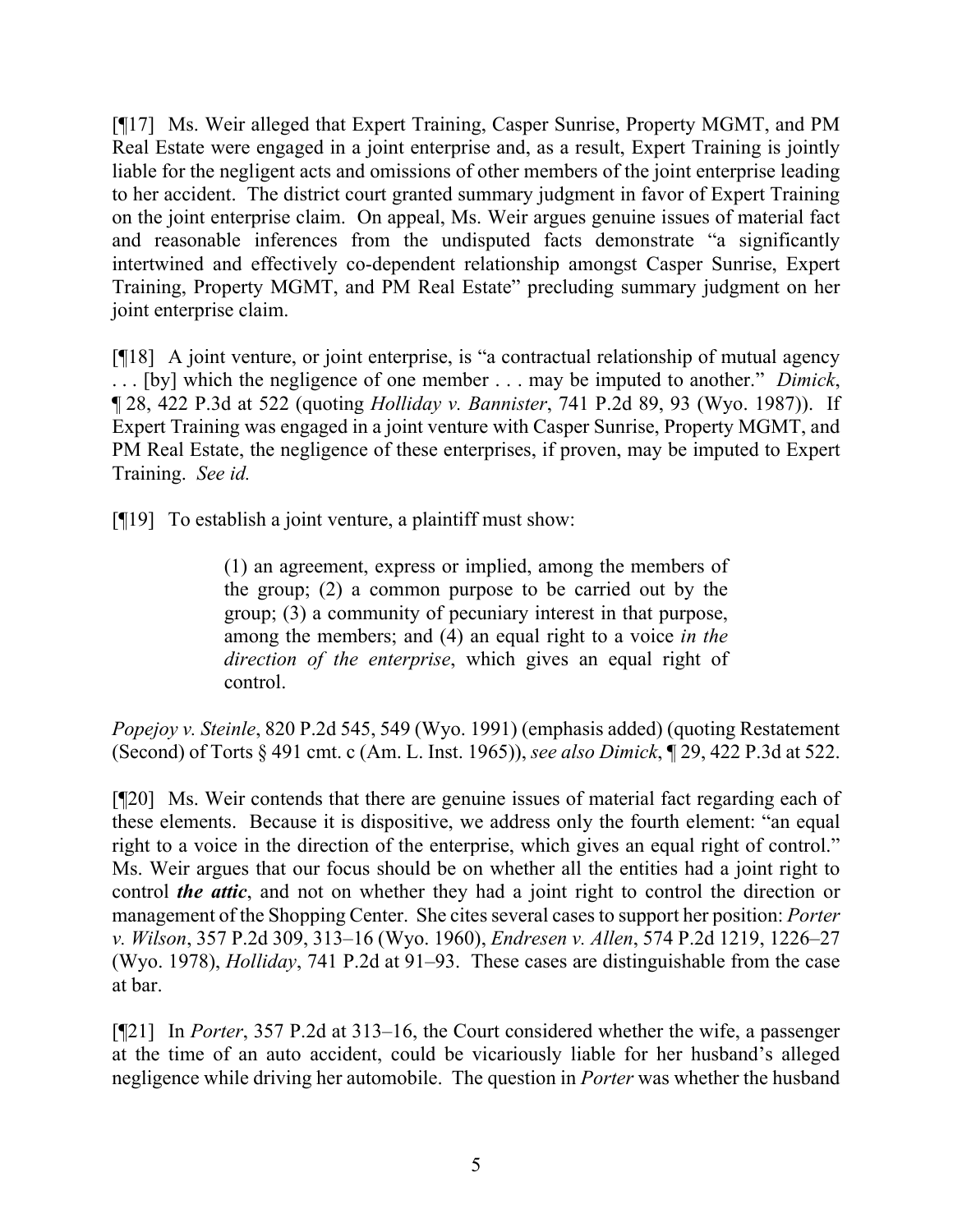was acting as his wife's agent. The deciding factor was the wife's "right of control" over the vehicle. We held:

> There was some testimony on this point, and while it is not conclusive, the fact remains that the husband was in physical and actual possession of the vehicle, directing it as he desired, without instruction or suggestion from anyone, and that the wife had no *actual* control whatever; nothing was presented to the trial court showing the contrary. The implicit finding of the trial court that plaintiff was not in control was therefore based upon substantial evidence. We think this court cannot with propriety overthrow such a finding.

*Id.* at 316.

[¶22] *Porter* turned on whether there was a principal-agent relationship between the husband and the wife. The Court examined the degree of control the parties had over the dangerous instrument—the automobile—to determine whether a principal-agent relationship existed. Here, the question is not one of agency, but of joint venture. *Porter*  does not support the proposition that control of the attic should be the focus in determining whether a joint venture exists in this case.

[¶23] In *Endresen*, 574 P.2d at 1226–27, a dog chased the plaintiff as he rode his motorcycle, causing him to crash. The plaintiff sued the husband and wife owners of the dog, alleging that the wife knew the dog had a propensity to chase vehicles and that knowledge was imputable to her husband. The district court granted summary judgment in favor of the husband, and we reversed. *Endresen* discussed the law regarding both joint enterprise and agency, as applied to damage caused by animals. Notably, we recognized that "while **agency** is not inherent in the marital relation the essence of the action is not ownership, but the keeping and harboring of an animal, knowing it to be vicious." We commented,

> [o]n **principles familiar to the law of agency**, the knowledge of the wife, acquired within the scope of the common enterprise or undertaking, [could be] imputable to her husband. . . . **The element of common enterprise, or as it is often termed, joint enterprise, is of material importance in this case.**

*Id.* at 1226 (emphasis added).

[¶24] We concluded: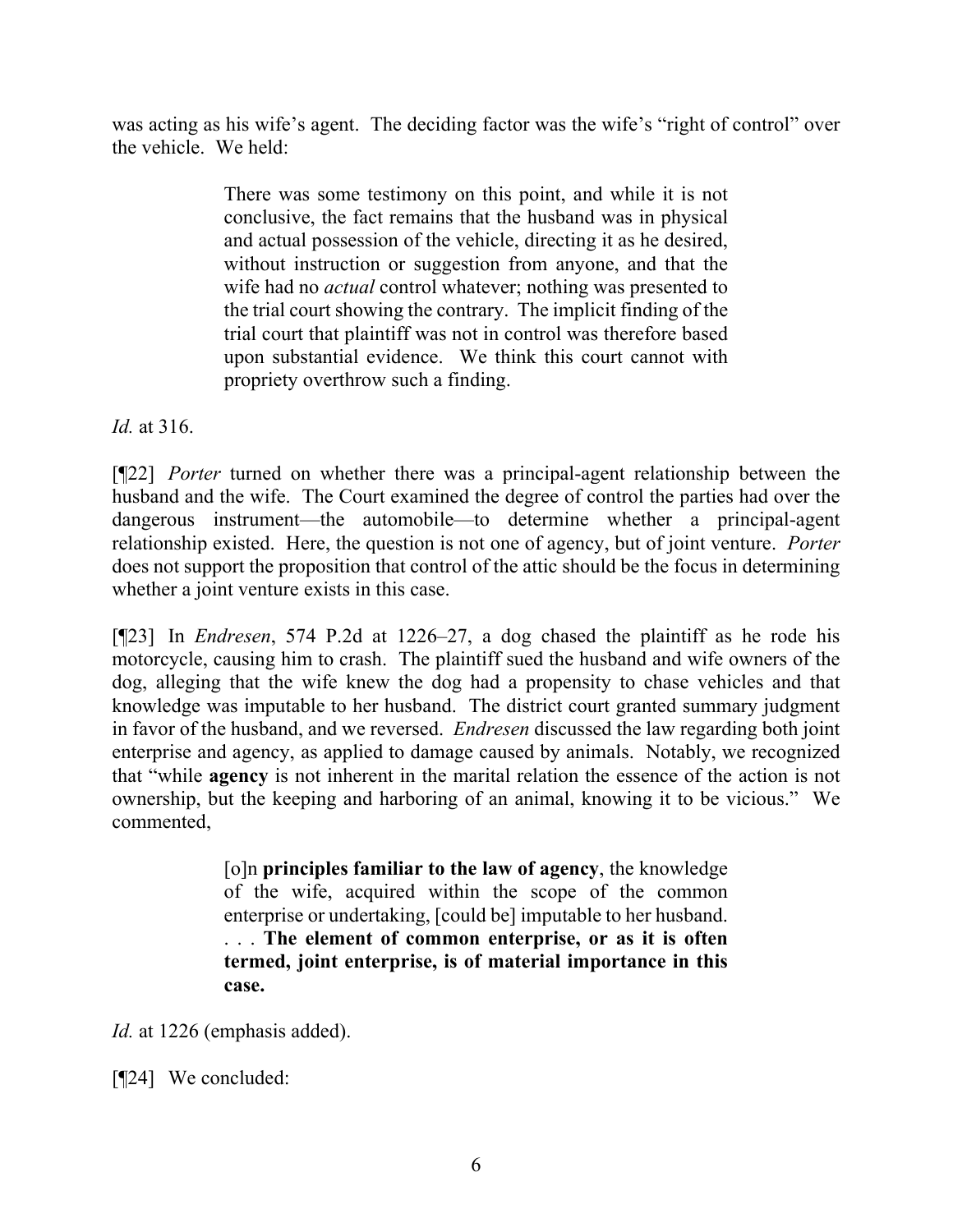We believe questions of fact existed as to the relationship between the two defendants in their ownership and control of the dog and that there was no basis for a decision by the trial judge as a matter of law. We are therefore of the opinion that the question of liability of [husband] should not be decided until there has been a full development of the facts.

*Id.* at 1227.

[¶25] One could conclude that control of the dog was determinative as to whether a joint enterprise existed in *Endresen*. However, almost ten years after *Endresen* was decided, the Court was presented with a similar joint enterprise question in *Holliday*, 741 P.2d at 91– 93. In *Holliday* we refined the circumstances under which a joint enterprise can be found in Wyoming, rejecting the application of joint venture theories in cases of social cooperation, absent a business enterprise.

[¶26] In *Holliday*, we considered whether a father could be liable when his son, using the father's rifle, negligently shot and killed a hunting guide. The guide's estate sued both the son and his father, alleging in part that the father was liable because he and his son were engaged in a joint enterprise. The district court granted summary judgment to the father. On appeal, the estate argued that there were issues of fact as to whether there was a joint enterprise between the two. *Id.* at 93.

[¶27] Ms. Weir asserts that the *Holliday* Court focused on whether the parties had joint control of the rifle. In its analysis of the joint venture issue, the Court did not consider control of the rifle. Rather, it affirmed summary judgment on the joint venture claim, reasoning that a joint venture necessarily requires "a common business, financial or pecuniary interest" which was not present in the case. *Id.* at 94. The Court stated:

> We are convinced . . . that the pecuniary, commercial and business aspects of a joint enterprise are the missing elements necessary to create vicarious liability in the [father]. [Father] and his son were merely on a father-son outing to hunt which had been their pleasure on a number of previous occasions. That they shared the expense of the trip is of little consequence as noted by the law which we have enunciated. There was absent the contract, a profit motive and equal right of control found in and required by the business relationship of a joint enterprise. Any attempt to warp such a relationship to fit a social event would be unbecoming of the law.

*Holliday*, 741 P.2d at 94 (citing *Easter v. McNabb*, 541 P.2d 604 (Idaho 1975) (affirming "summary judgment . . . in a case involving a fishing trip and refus[ing] to impute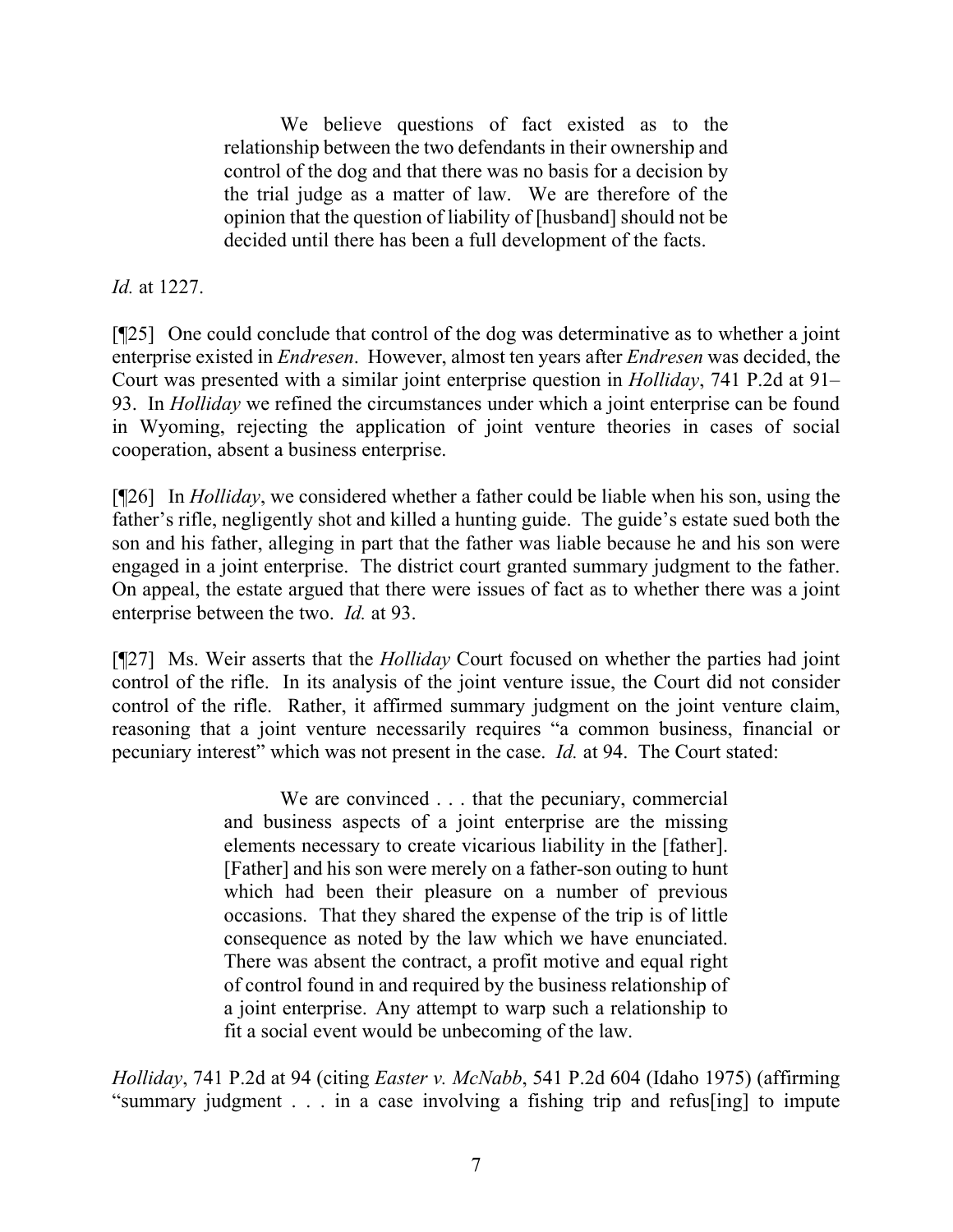negligence to other members of the fishing party not charged with negligence, holding that as a matter of law no joint enterprise existed"); *Hall v. Blackham*, 417 P.2d 664 (Utah 1966) (the doctrine of joint enterprise would not be applied to situations which were merely matters of friendly or social cooperation and accommodation where the reason for placing liability is not the same as if they were engaged in business or a commercial venture); *Edlebeck v. Hooten*, 121 N.W.2d 240 (Wisc. 1963) (the concept of joint adventure or enterprise is to be confined to business enterprises for purposes of imputation of negligence and was inapplicable to a deer hunting trip for pleasure or sport, even though there was a sharing of the game and expenses)).

[¶28] The *Holliday* opinion renders the joint venture portion of the analysis in *Endresen* irrelevant. In *Endresen*, like *Holliday*, there was no evidence of a business enterprise. Contrary to Ms. Weir's assertion, the *Holliday* Court did not consider joint control in its analysis of whether a joint venture existed. Neither *Holliday* nor *Endresen* provide direction regarding the focus of our inquiry and whether it should be directed at the right to control the attic or the broader right to control the enterprise as a whole.

[¶29] The more recent case of *Dimick* is, however, instructive. Mr. Dimick was injured when he fell into a septic tank located on the ranch where he was camping. *Dimick*, ¶ 1, 422 P.3d at 515. Mr. Dimick sued Mr. Hopkinson, who was the sole owner of the ranch and campground where Mr. Dimick was injured, and Mr. Hopkinson's wife, who "helped" her husband run the ranch and campground. *Id.* ¶¶ 3, 32, 422 P.3d at 515, 522. Mr. Dimick alleged that the Hopkinsons were engaged in a joint venture, which rendered Mrs. Hopkinson liable for any negligence on the part of her husband. The district court granted summary judgment on the joint venture claim. *Id.* ¶ 26, 422 P.3d at 521. On appeal, Mr. Dimick argued that there were questions of fact precluding summary judgment.

[¶30] In *Dimick* we concluded that Mr. Dimick did not present evidence establishing the fourth element of a joint venture (an equal right to a voice in the direction and control of the enterprise). *Id.* ¶ 33, 422 P.3d at 523. To establish an equal right to control, "[e]ach party to the joint venture must have an 'equal right to direct and govern the movements and conduct of each other with respect thereto. Each must have some voice and right to be heard in its control or management.'" *Id.* ¶ 30, 422 P.3d at 522 (quoting *Est. of Hernandez by Hernandez-Wheeler v. Flavio*, 930 P.2d 1309, 1312 (Ariz. 1997)). Further, "there [must be] an *understanding* between the parties that [each] has the right and is possessed of equal authority[.]" *Id.* ¶ 31, 422 P.3d at 522 (citations omitted). "In short, to establish equal right of control, the proponent must prove that the parties agreed, either expressly or impliedly, that each possesses a privilege to control the venture." *Id.*

[¶31] The inquiry in this case, then, is whether there are disputed facts as to Expert Training's right to control the "venture"—the Shopping Center as a whole. There is no evidence in the record indicating that Expert Training had authority to speak for Casper Sunrise or otherwise control how the Shopping Center was run. Mr. Hawley testified that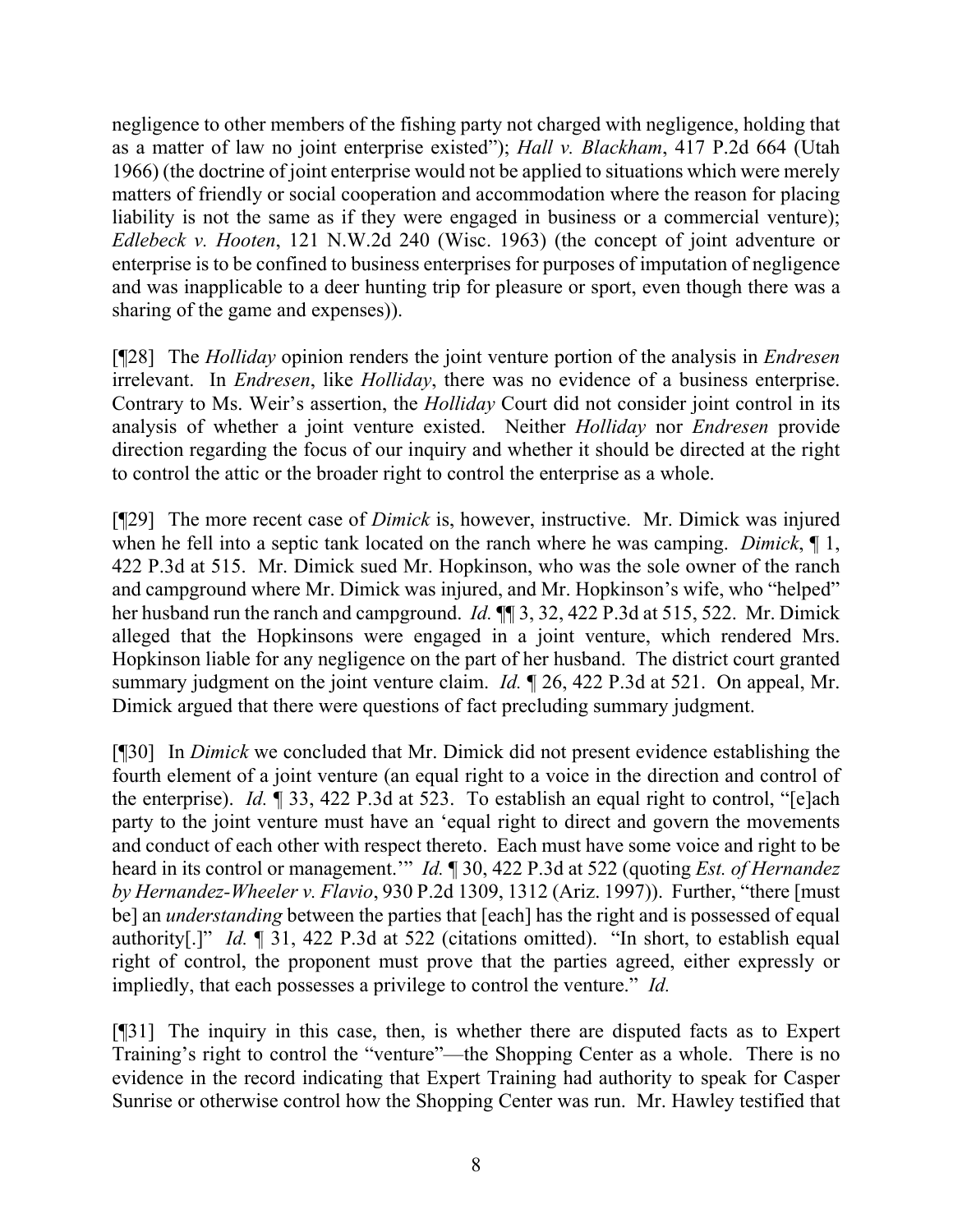Expert Training "has no management role in" the Shopping Center. Expert Training personnel took direction from the property management companies, Standard Parking, Property MGMT, or PM Real Estate, and their respective employees responsible for dayto-day property management. At the time of Ms. Weir's accident, PM Real Estate, through its employee Mr. Herden, was the property manager.

[¶32] Ms. Weir points to Mr. Hawley's ownership interest in Casper Sunrise, PM Real Estate (and its predecessor, Property MGMT), and Expert Training to argue that these companies were engaged in a joint venture. This fact does not, however, create an issue of fact regarding the existence of a joint venture. Common ownership without more does not establish Expert Training had a right of control over the enterprise. The record shows that each of the companies are separate and distinct legal entities. Casper Sunrise is an LLC, PM Real Estate and Property MGMT are incorporated, and Expert Training is an LLC. Mr. Hawley is 4% owner in Casper Sunrise and a 50% owner in Expert Training. PM Real Estate and Property MGMT have a different mix of owners. Each company was formed by different individuals at different times, and each company has a different ownership structure. There is no evidence that funds were comingled between the companies. Property MGMT and PM Real Estate manage other properties in addition to the Shopping Center. Expert Training provides janitorial and maintenance staffing to businesses other than the Shopping Center.

[¶33] There is no evidence in the record that Expert Training had a voice in the direction and control of the Shopping Center. Ms. Weir does not establish genuine issues of material fact regarding Expert Training's "equal right to a voice in the direction of the enterprise, which gives an equal right of control." Without the fourth element of a joint venture—an equal right to a voice in the direction of the enterprise, which gives an equal right of control—Mrs. Weir's joint venture claim fails as a matter of law. We affirm the district court's summary judgment on that claim.

# *II. Did Expert Training owe Ms. Weir a duty to inspect and maintain the attic?*

[¶34] The district court granted summary judgment on Ms. Weir's negligence claim against Expert Training. The elements of negligence are: "(1) the defendant owed the plaintiff a duty to conform to a specified standard of care; (2) the defendant breached the duty of care; (3) the breach proximately caused injury to the plaintiff; and (4) the injury is compensable by money damages." *RB, Jr. by & through Brown v. Big Horn Cnty. Sch. Dist. No. 3*, 2017 WY 13, ¶ 13, 388 P.3d 542, 546–47 (Wyo. 2017) (citing *Valance v. VI-Doug, Inc.*, 2002 WY 113, ¶ 8, 50 P.3d 697, 701 (Wyo. 2002)). The district court found that Expert Training owed no duty to protect Ms. Weir from the attic's dangerous conditions and that Expert Training did not proximately cause Ms. Weir's accident. Ms. Weir appeals, contending that Expert Training had a duty to repair the attic and its failure to do so proximately caused her fall. We address only the dispositive question of whether Expert Training owed Ms. Weir a duty.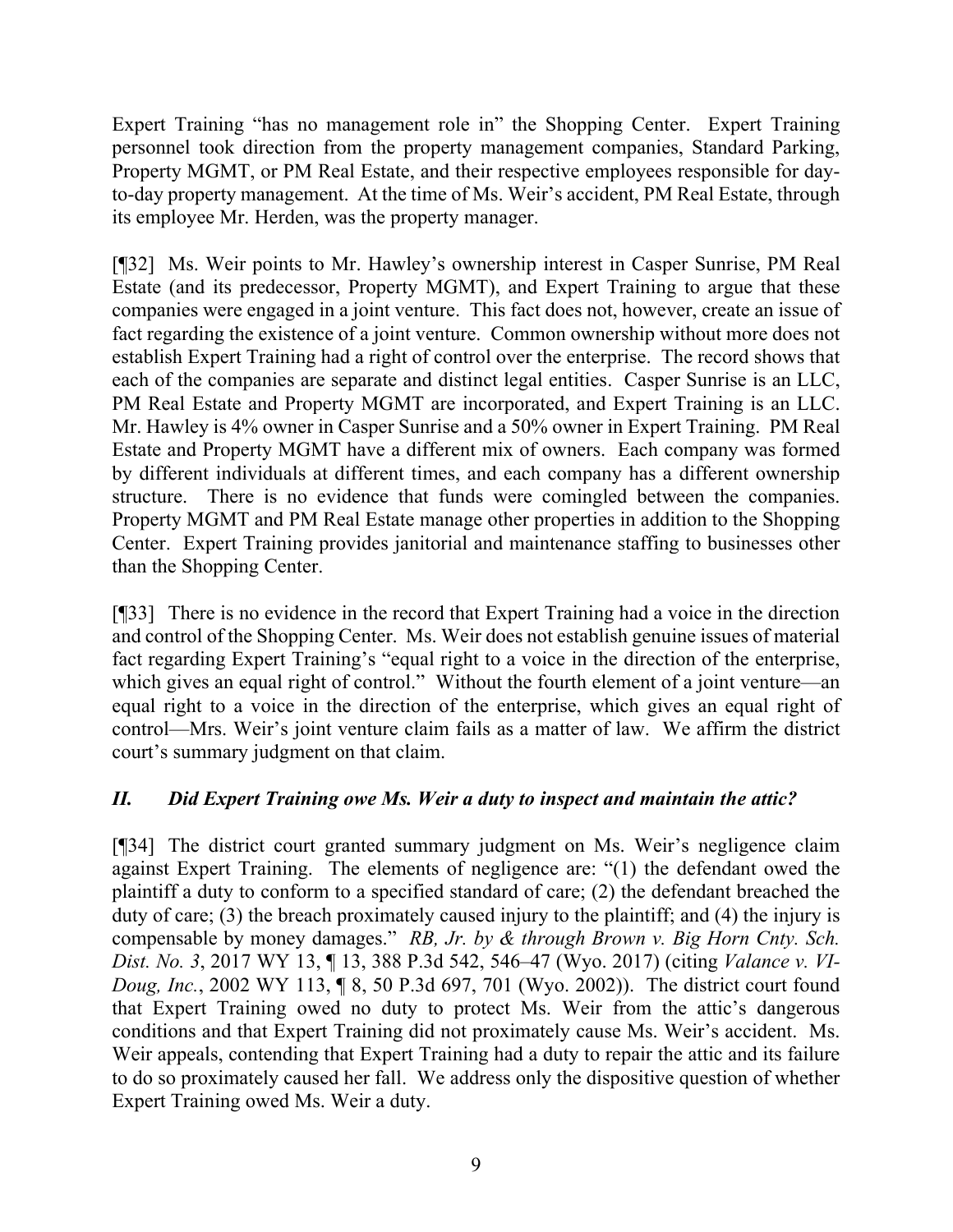[¶35] Generally, the existence of a duty is a question of law. *Burns v. Sam*, 2021 WY 10, ¶ 10, 479 P.3d 741, 744 (Wyo. 2021). A duty may arise from contract, statute, common law, or when "such a relation exists between the parties that the community will impose a legal obligation upon one for the benefit of the other." *Burns*, ¶ 11, 479 P.3d at 745; *Rice v. Collins Commc'n, Inc.*, 2010 WY 109, ¶ 10, 236 P.3d 1009, 1014 (Wyo. 2010). Ms. Weir argues that the parties' relationship imposed a duty upon Expert Training to repair and maintain the Shopping Center's attic lighting and floor.

[¶36] Determining whether such a duty exists involves balancing the factors originally set forth in *Gates v. Richardson*, 719 P.2d 193, 196 (Wyo. 1986):

- (1) the foreseeability of harm to the plaintiff,
- (2) the closeness of the connection between the defendant's conduct and the injury suffered,
- (3) the degree of certainty that the plaintiff suffered injury,
- (4) the moral blame attached to the defendant's conduct,
- (5) the policy of preventing future harm,
- (6) the extent of the burden upon the defendant,
- (7) the consequences to the community and the court system, and
- (8) the availability, cost and prevalence of insurance for the risk involved.

*Burns*, ¶ 12, 479 P.3d at 745 (quoting *Lucero v. Holbrook*, 2012 WY 152, ¶ 10, 288 P.3d 1228, 1233 (Wyo. 2012)).

[¶37] Foreseeability, the most important of these factors, "is the fulcrum on which duty its existence or absence—rests." *Id.*

> Generally[,] a defendant owes a duty of care to all persons who are foreseeably endangered by his conduct with respect to all risks which make the conduct unreasonably dangerous. Foreseeability establishes a 'zone of risk,' which is to say that it forms a basis for assessing whether the conduct creates a generalized and foreseeable risk of harming others.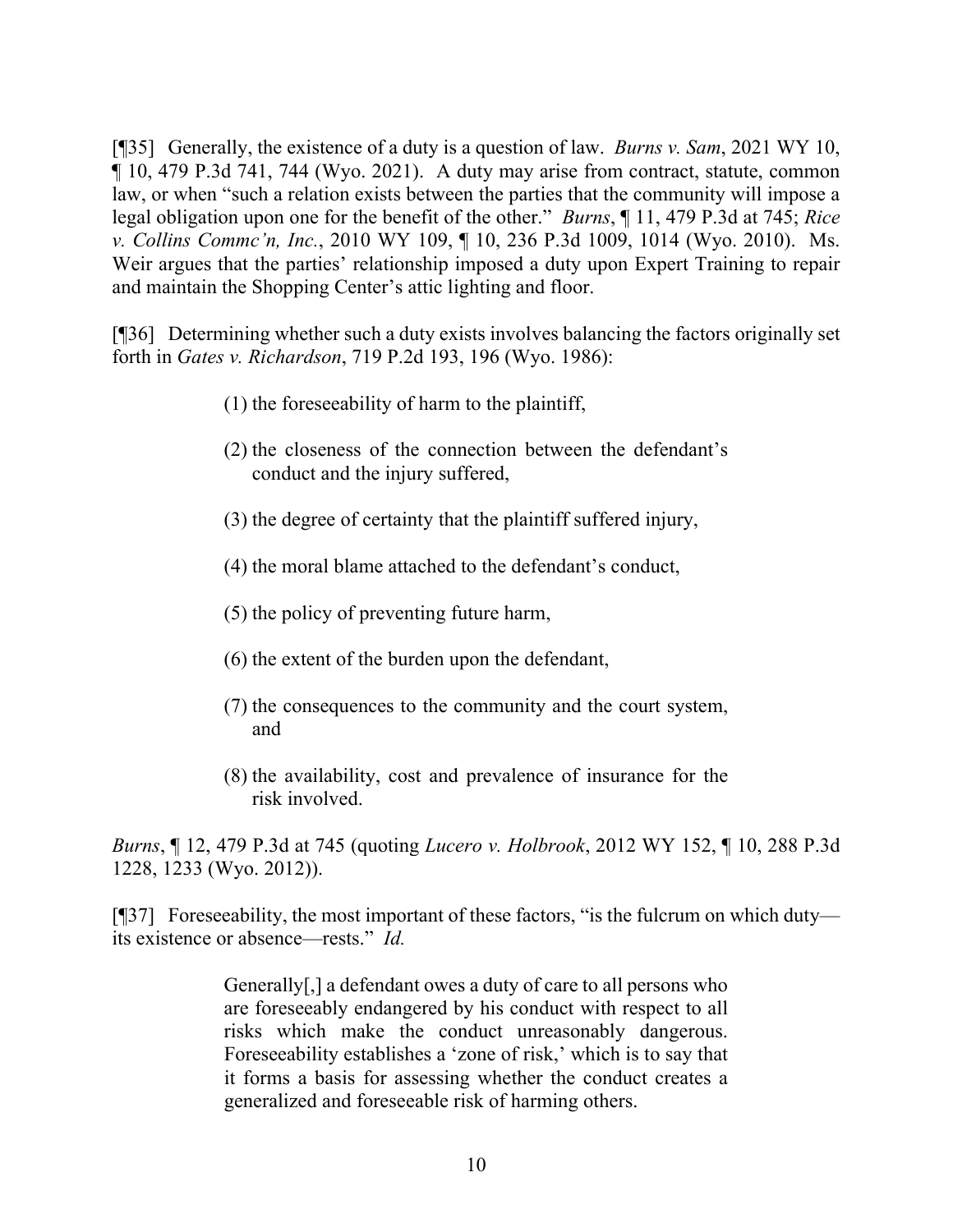*Id.* (quoting *Wood v. CRST Expedited, Inc.*, 2018 WY 62, ¶ 11, 419 P.3d 503, 508 (Wyo. 2018)) (citing 57A Am. Jur. 2d *Negligence* § 121, at 196 (2004) ("The most important consideration in the determination of whether the defendant owed the plaintiff a duty is whether the [plaintiff] was foreseeably endangered by the defendant's conduct.")). The "concept of foreseeability refers to generalized risks of the type of incidents and injuries that occurred rather than predictability of the actual sequence of events[.]" *Warwick v. Accessible Space, Inc.*, 2019 WY 89, ¶ 45, 448 P.3d 206, 219 (Wyo. 2019) (quoting *Miller ex rel. Miller v. Tabor W. Inv. Co., LLC*, 196 P.3d 1049, 1058 (Or. Ct. App. 2008)). "It is sufficient to show 'the act in question may in human probability produce harm to persons similarly situated.'" *Id.* ¶ 41, 448 P.3d at 219 (quoting *Endresen*, 574 P.2d at 1222).

[¶38] We must first determine whether Expert Training's conduct foreseeably endangered Ms. Weir. Ms. Weir contends that "it is sufficient that Mr. Sorens[e]n and the Hawleys were aware that the plywood [decking] was *moveable*, and that they all considered [that condition] unreasonably dangerous."<sup>[3](#page-11-0)</sup> Ms. Weir points to no specific conduct on the part of Expert Training connected to her injuries. Expert Training's sole connection to the Shopping Center (and its attic) at the time of Ms. Weir's accident was through its employee, Mr. Sorensen. Mr. Sorensen's duties were limited to routine maintenance and repair. He reported to and took direction from the property manager—PM Real Estate through its employee Mr. Herden. There is no evidence that the property managers asked Mr. Sorensen or other Expert Training personnel to check for hazards in the attic or to fix them, if discovered. Mr. Herden, not Mr. Sorensen, took it upon himself to inspect the attic on a quarterly basis. Expert Training had no contractual obligation to maintain or inspect the attic, and there is no evidence that it implicitly took on such a responsibility. Its only obligation was to provide maintenance and custodial employees. Its obligations are too far removed from the attic and the conditions in the attic to render Ms. Weir's accident foreseeable to Expert Training.

[¶39] The second factor—closeness of the connection between Expert Training's conduct and the injury suffered—weighs against finding a duty. The cause of Ms. Weir's injuries was removed from Expert Training's actions and responsibilities.

[¶40] The third factor—the degree of certainty that Ms. Weir suffered injury—weighs in favor of finding a duty.

[¶41] The fourth factor—the moral blame attached to Expert Training's conduct—does not support the finding of a duty.

<span id="page-11-0"></span><sup>&</sup>lt;sup>3</sup> Casper Sunrise, Prime Time, and PM Real Estate knew about the conditions in the attic, and Casper Sunrise and PM Real Estate decided not to fix those conditions.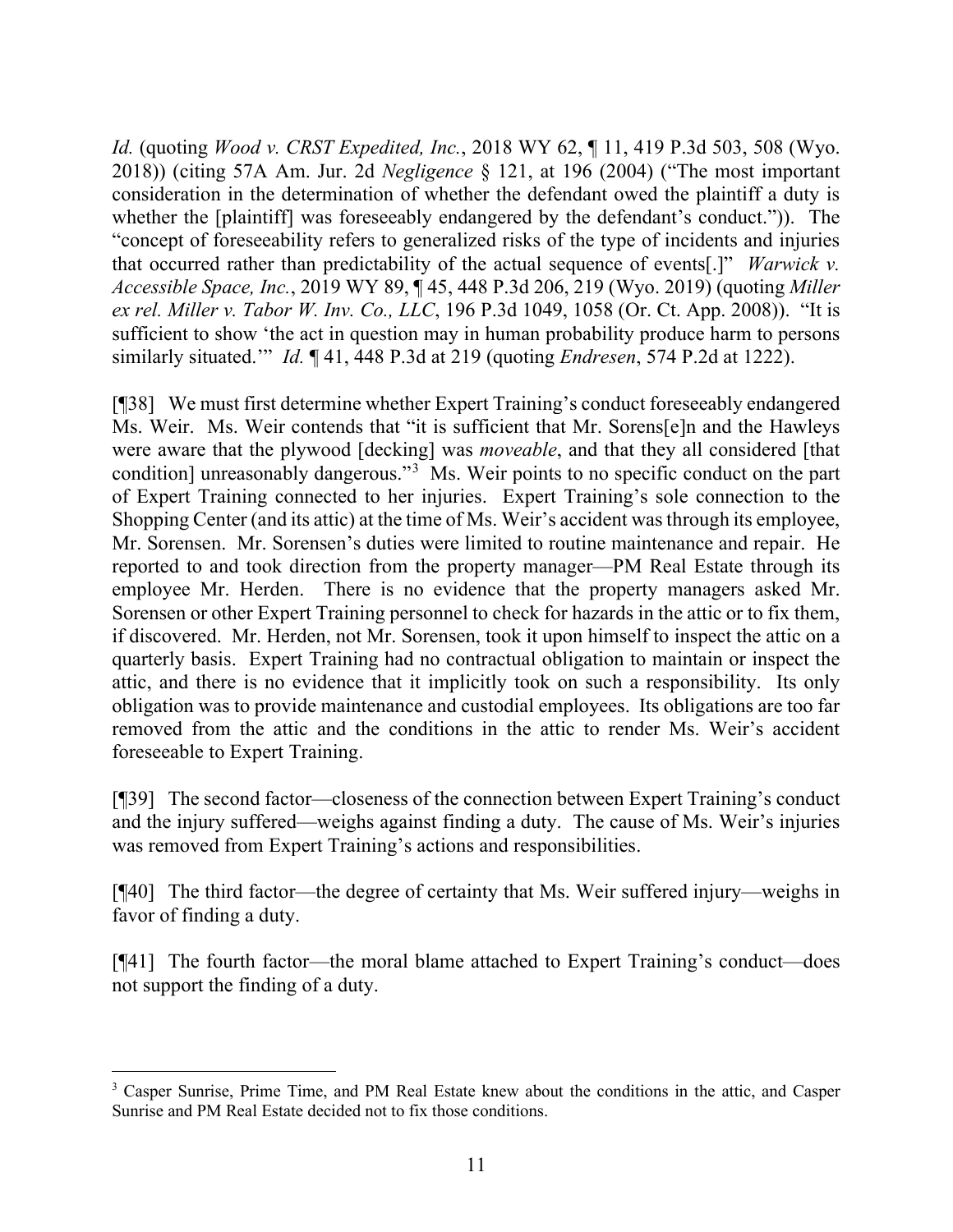This factor is used to determine whether the defendant is morally culpable before imposing liability. Moral blame generally results from situations in which the defendant had direct control over establishing and ensuring proper procedures to avoid the harm caused or where the defendant is the party best in the position to prevent the injury.

*Larsen v. Banner Health Sys.*, 2003 WY 167, ¶ 30, 81 P.3d 196, 205 (Wyo. 2003). Viewing the facts in the light most favorable to Ms. Weir, we conclude that Expert Training is not morally culpable. It did not have direct control over the attic or its condition. It did not have the ability to ensure steps were taken to avoid the harm. Expert Training was not the party in the best position to prevent Ms. Weir's injuries.

[¶42] Likewise, the fifth and sixth factors—the policy of preventing future harm and the burden upon the defendant—do not weigh in favor of finding a duty. If Expert Training is not the party in the best position to have prevented Ms. Weir's injuries, *see* preceding paragraph, imposing liability on it is not likely to prevent future harm in similar situations. Imposing a duty to monitor and repair worksite conditions, where Expert Training does not own or control the property, would be unduly burdensome to a staffing company whose sole function is to provide maintenance and janitorial employees, and where those employees answer to third party property managers. Imposing such a duty would force staffing companies to inspect and repair conditions of premises to which they have no access, no control, and no interest.

[¶43] The final two factors—the consequences to the community and the court system, and the availability, cost and prevalence of insurance for the risk involved—are neutral. Ms. Weir contends that "it is difficult to envision 'a great number of plaintiffs racing to the courts to file similar claims' if a duty were imposed" on Expert Training. Expert Training counters that a duty would "lead to an expanded burden on the court system—cases like [this] would invariably and unnecessarily drag on long after the truly responsible parties . . . have settled the claims against them." Ms. Weir contends that Expert Training has a commercial liability insurance policy that insures against its negligence, and, as a result, the insurance factor weighs in favor of finding a duty. The parties argue their claims without support requiring us to speculate as to which, if either, is correct. We do not consider either of these factors to weigh for or against imposing a duty.

[¶44] We have said that:

[i]n deciding whether to adopt a particular tort duty, a court's focus must be much broader than just the case at hand:

> "[T]he courts have merely 'reacted to the situation in the way in which the great mass of mankind customarily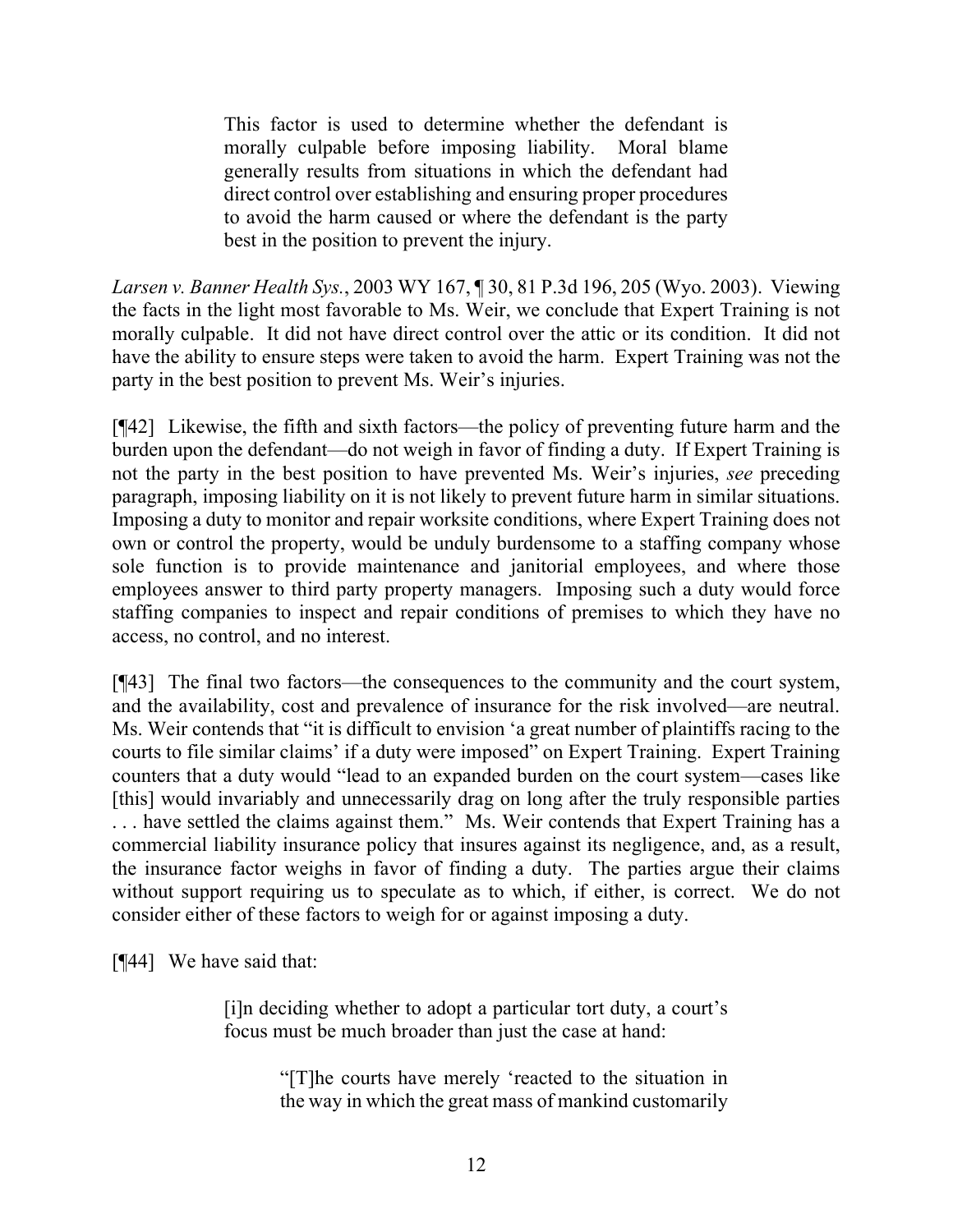react,' and that as our ideas of human relations change the law as to duties changes with them. Various factors undoubtedly have been given conscious or unconscious weight, including convenience of administration, capacity of the parties to bear the loss, a policy of preventing future injuries, the moral blame attached to the wrongdoer, and many others. Changing social conditions lead constantly to the recognition of new duties. No better general statement can be made than that the courts will find a duty where, in general, reasonable persons would recognize it and agree that it exists." Prosser & Keaton on Torts, § 53, pp. 357–359 (5th ed.1984).

" \* \* \* The judge's function in a duty determination involves complex considerations of legal and social policies which will directly affect the essential determination of the limits to government protection. Consequently, \* \* \* the imposition and scope of a legal duty is dependent not only on the factor of foreseeability. ([*Cunis v. Brennan*,] 56 Ill. 2d 372, 375, 308 N.E.2d 617) but involves other considerations, including the magnitude of the risk involved in defendant's conduct, the burden of requiring defendant to guard against that risk, and the consequences of placing that burden upon the defendant. [Citations.]" *Nelson by Tatum v. Commonwealth Edison Company*, 124 Ill. App. 3d 655, 662, 80 Ill. Dec. 401, 465 N.E.2d 513, 519 (1984).

*Mostert v. CBL & Assoc.*, 741 P.2d 1090, 1093 (Wyo. 1987).

*Killian v. Caza Drilling, Inc.*, 2006 WY 42, ¶ 8, 131 P.3d 975, 980 (Wyo. 2006). Here, after weighing the factors, we decline to impose a duty on Expert Training where it had no control over the conditions of the premises or the management company's response to the hazardous conditions.

## *CONCLUSION*

[¶45] The district court properly granted summary judgment on Ms. Weir's joint enterprise and negligence claims. There are no genuine issues of material fact that might establish there was a joint enterprise between Casper Sunrise, Property MGMT, PM Real